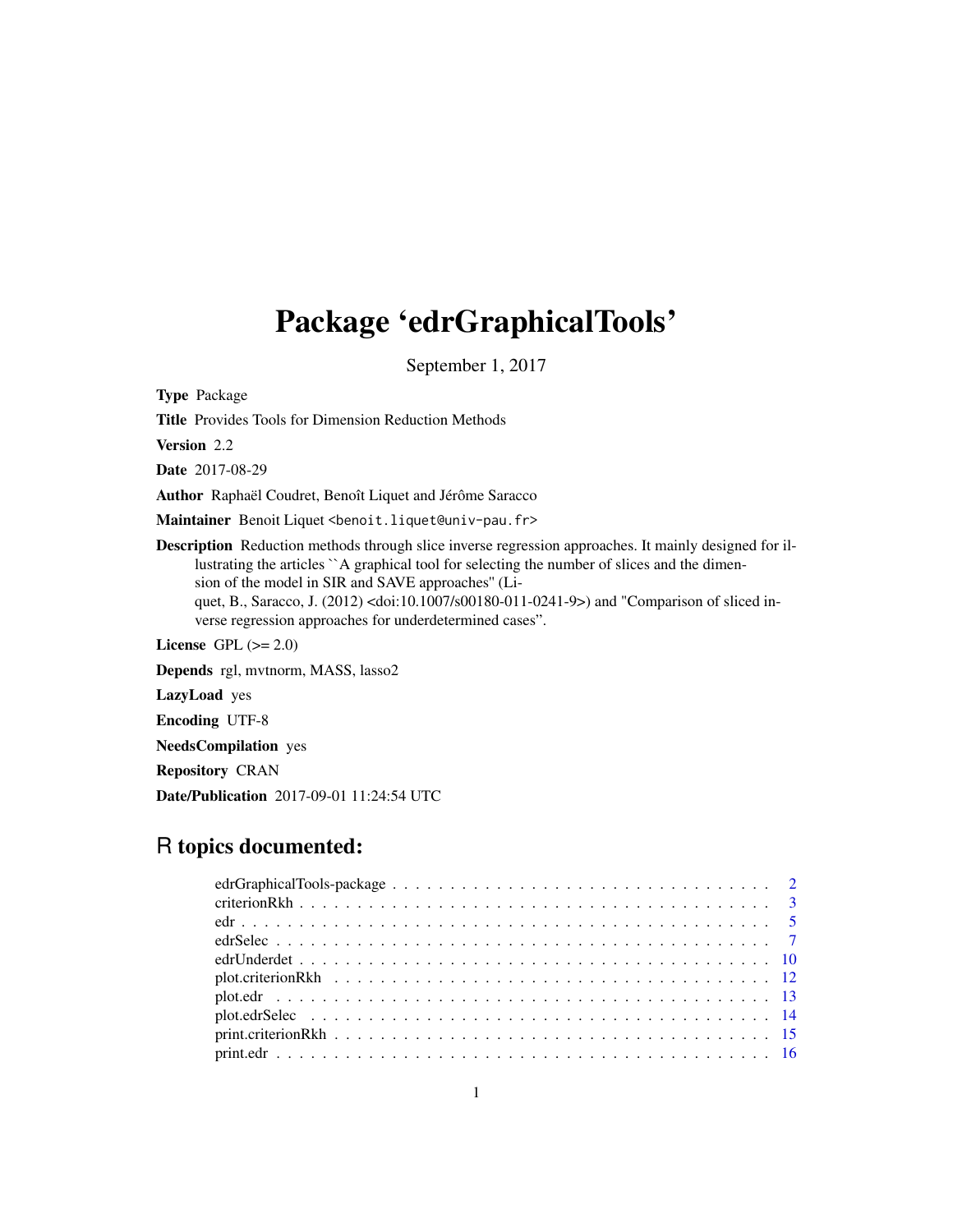<span id="page-1-0"></span>

| Index |  |  |  |  |  |  |  |  |  |  |  |  |  |  |  |  |
|-------|--|--|--|--|--|--|--|--|--|--|--|--|--|--|--|--|

edrGraphicalTools-package

*Provides graphical tools for dimension reduction methods*

## Description

This package illustrates the articles listed below. It estimates by bootstrap a squared trace correlation criterion which measures the quality of the estimation of the effective dimension reduction (EDR) space. It also contains functions to perform such an estimation when the sample size is smaller than the number of explanatory variables. Methods to select the relevant explanatory variables are also included.

## Details

| Package:  | edrGraphicalTools |
|-----------|-------------------|
| Type:     | Package           |
| Version:  | 2.0               |
| Date:     | 2013-06-21        |
| License:  | $GPL$ ( $>=2.0$ ) |
| LazyLoad: | yes               |

#### Author(s)

Raphaël Coudret < rcoudret@gmail.com>, Benoît Liquet < benoit.liquet@isped.u-bordeaux2.fr> and Jérôme Saracco <jerome.saracco@math.u-bordeaux1.fr>

#### References

Liquet, B. and Saracco, J. (2012). A graphical tool for selecting the number of slices and the dimension of the model in SIR and SAVE approaches. *Computational Statistics*, 27(1), 103-125.

Coudret, R., Liquet, B. and Saracco, J. Comparison of sliced inverse regression approaches for underdetermined cases. *Journal de la Société Française de Statistique*, in press.

# See Also

[criterionRkh](#page-2-1), [edr](#page-4-1), [plot.criterionRkh](#page-11-1), [edrSelec](#page-6-1), [edrUnderdet](#page-9-1)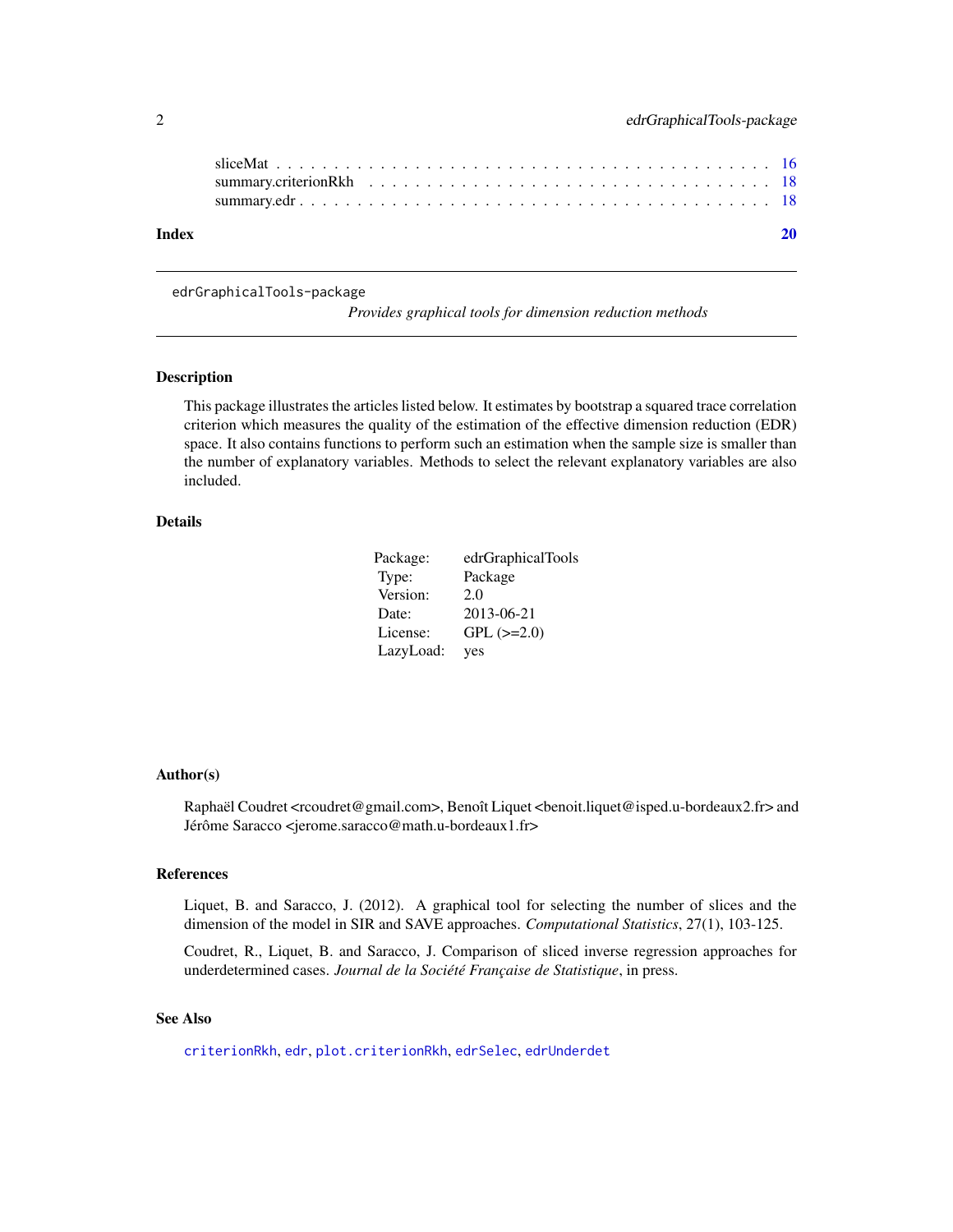#### <span id="page-2-0"></span>criterionRkh 3

## Examples

```
## Sample generation
set.seed(10)
n <- 500
p \le -10beta \leq c(1, rep(0, p-1))X <- rmvnorm(n,sigma=diag(p))
eps <- rnorm(n)
Y <- (X%*%beta)**3+eps*((X%*%beta)**2)
## Determining optimal values for H and K
grid.H <- c(2,5,10,15,20)
grid.K < -1:pres1 <- criterionRkh(Y,X,H=grid.H,K=grid.K,B=50,method="SIR-I")
#plot(res1,choice.H=c(2,5),choice.K=c(1,2))
HK <- which(res1$Rkhbootmean[,1:(p-1)] == max(res1$Rkhbootmean[,1:(p-1)]),
arr.ind=TRUE)[1,]
H <- grid.H[HK[1]]
K <- grid.K[HK[2]]
## Selecting relevant variables in X
if (K==1) {
res2 <- edrSelec(Y, X, H, K, "CSS", pZero=p/2, NZero=200, zeta=0.05)
dev.new()
plot(res2)
if (1 %in% which(res2$scoreVar == max(res2$scoreVar))) {
message("The first variable is selected, as it should be.")
} else {
message("The variable selection failed.")
}
} else {
message("The choice of K failed.")
}
```
<span id="page-2-1"></span>

criterionRkh *Estimation of the Rkh criterion by bootstrap method*

#### Description

This is the main function in the edrGraphicalTools package. This function estimates the square trace correlation criterion Rkh by bootstrap in order to simultaneously choose the number H of slices and the dimension K of the EDR space reduction. It creates objects of class criterionRkh. Several helper functions that require a criterionRkh object can then be applied to the output from this function.

#### Usage

```
criterionRkh(Y, X, H, K, indices, B = 50, method)
```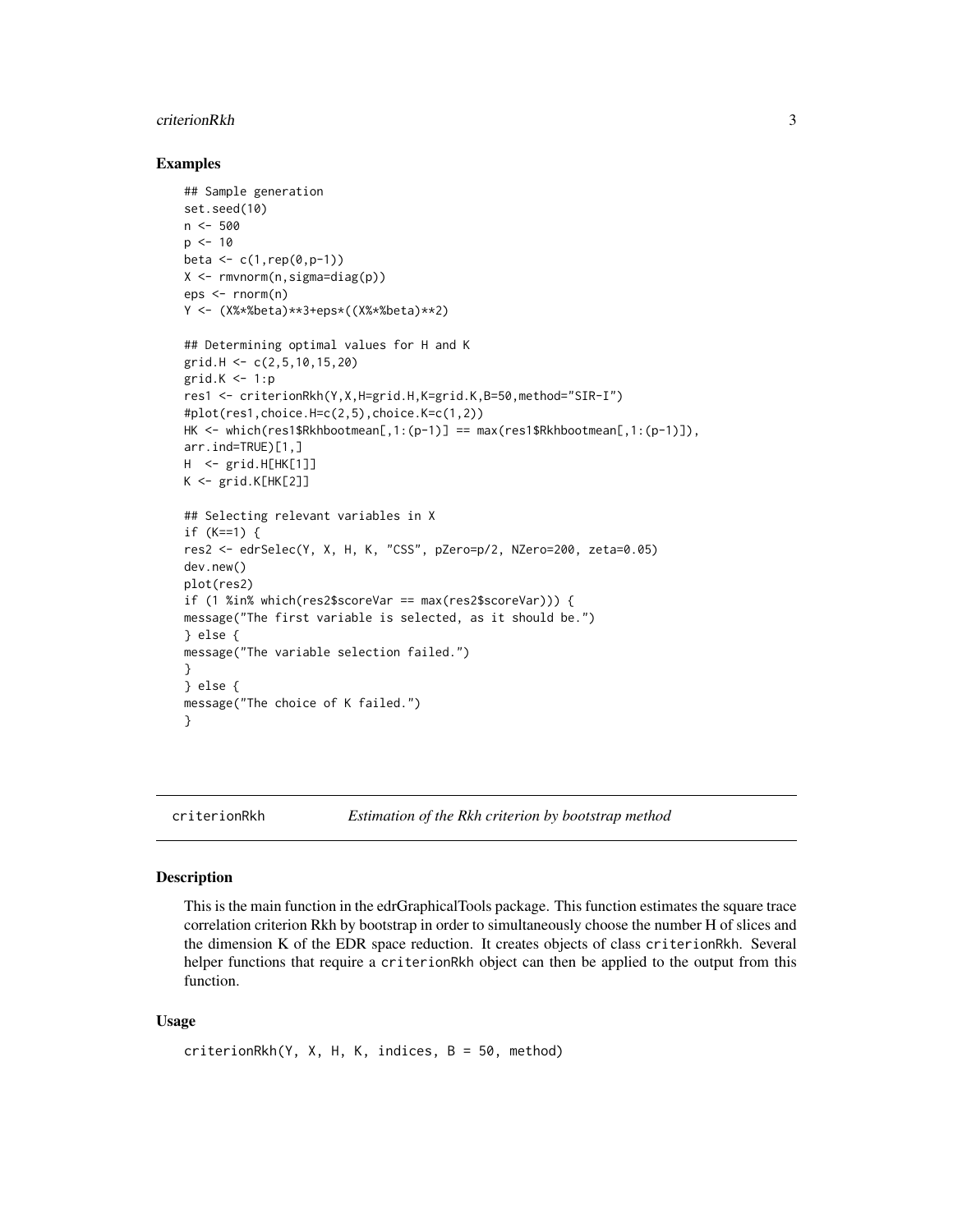#### Arguments

| Y            | A numeric vector representing the dependent variable (a response vector).                                                                                                                                                     |
|--------------|-------------------------------------------------------------------------------------------------------------------------------------------------------------------------------------------------------------------------------|
| X            | A matrix representing the quantitative explanatory variables (bind by column).                                                                                                                                                |
| H            | An integer vector representing the different number of slices to be investigated.<br>By default H takes integer values in $2, 3, \ldots$ , round $(n/4)$ ; n is the sample size.                                              |
| К            | An integer vector representing the different dimension K to be investigated. By<br>default K takes integer values in $1, 2, \ldots$ , $\min(p, 25)$ ; p is the number of ex-<br>planatory variables.                          |
| indices      | An optional integer vector specifying the indices of the bootstrap samples. By<br>default, non-paramatric resampling is performed. If used, an integer vector of<br>length $B^*$ n will be specified; (n is the length of Y). |
| <sub>B</sub> | The number of bootstrap replicates. By default B equals 50.                                                                                                                                                                   |
| method       | This character string specifies the method of fitting. The options include "SIR-<br>I", "SIR-II", and "SAVE".                                                                                                                 |

#### Details

We are interested in the following semiparametric dimension reduction model proposed by Li (1991)

 $y = f(b1'x, b2'x, ..., bK'x, e)$ 

where the univariate response variable  $y$  is associated with the p-dimensional regressor  $p$  only through the reduced K-dimensional variable  $(b1'x, b2'x, ..., bK'x)$  with  $K < p$ . The error term  $e$  is independent of x. The link function  $f$  and the b-vectors are unknown. We are interested in finding the linear subspace spanned by the  $K$  unknown b-vector, called the effective dimension reduction (EDR) space. We focus on the SIR (named SIR-I), SIR-II and SAVE methods to estimate the EDR space. The slicing step of these methods depends on the number  $H$  of slices. We propose a naive bootstrap estimation of the square trace correlation criterion to allow selection of an "optimal" number of slices and to simultaneously select the corresponding suitable dimension  $K$  (number of the linear combinations of  $x$ ).

#### Value

criterionRkh returns an object of class criterionRkh (the name of the type is the value of the method argument), with attributes:

| bootsrap replicate.<br>the dimension reduction method used.<br>Number of subject.<br>A vector representing the different numbers H of slices investigated.<br>A vector representing the different dimensions K investigated.<br>An vector of integers representing the indices of the bootstrap sample used. | Rkhbootmean | A matrix corresponding of the estimation by bootstrap of the square trace crite-<br>rion Rkh (h in rows and k in columns). |
|--------------------------------------------------------------------------------------------------------------------------------------------------------------------------------------------------------------------------------------------------------------------------------------------------------------|-------------|----------------------------------------------------------------------------------------------------------------------------|
|                                                                                                                                                                                                                                                                                                              | Rkhboot     | A list including the result of the estimation of the square trace criterion for each                                       |
|                                                                                                                                                                                                                                                                                                              | method      |                                                                                                                            |
|                                                                                                                                                                                                                                                                                                              | n           |                                                                                                                            |
|                                                                                                                                                                                                                                                                                                              | H           |                                                                                                                            |
|                                                                                                                                                                                                                                                                                                              | K           |                                                                                                                            |
|                                                                                                                                                                                                                                                                                                              | indices     |                                                                                                                            |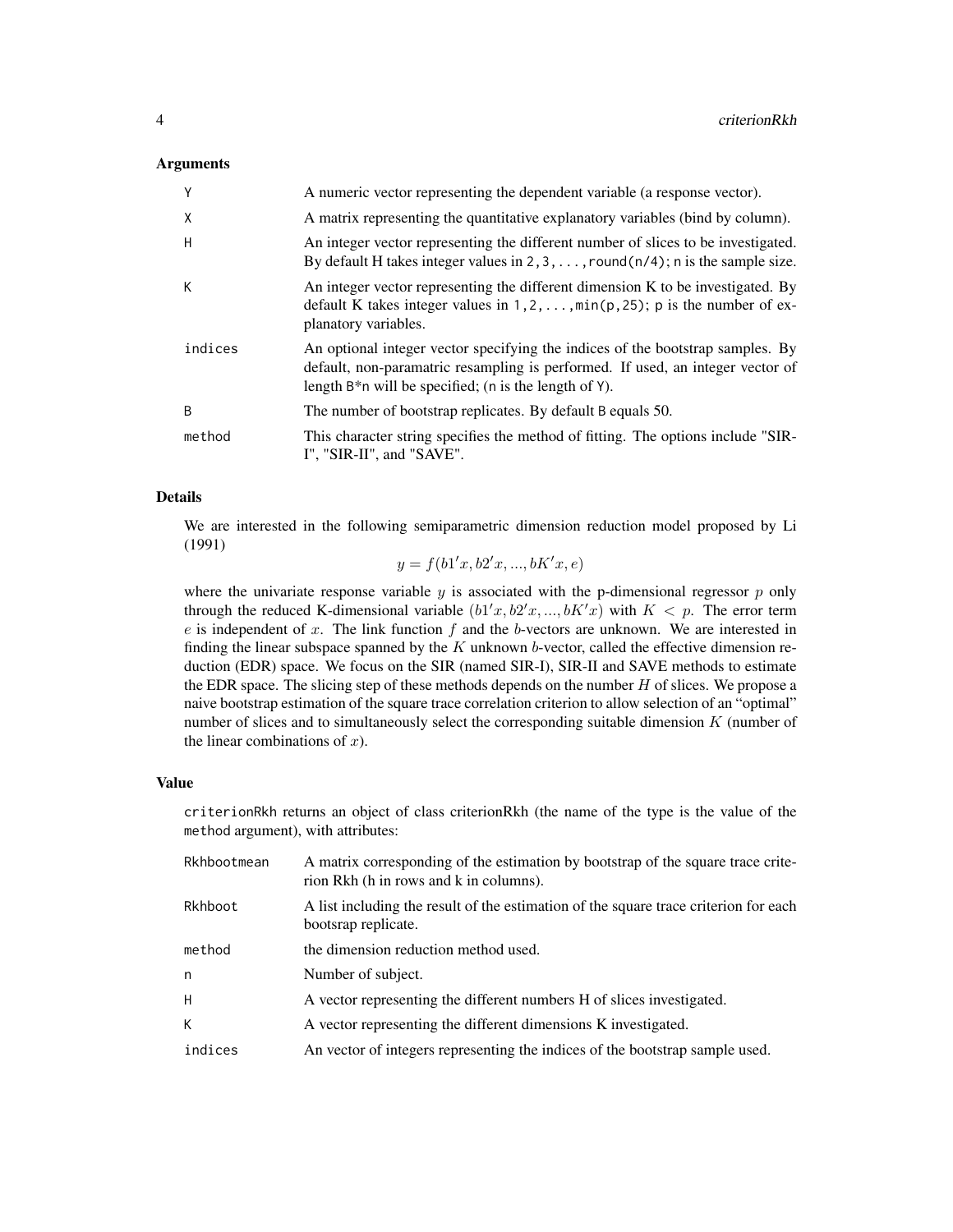## <span id="page-4-0"></span>Author(s)

Benoît Liquet, <br/>benoit.liquet@isped.u-bordeaux2.fr> and Jérôme Saracco <jerome.saracco@math.ubordeaux1.fr>

## References

Liquet, B. and Saracco, J. (2012). A graphical tool for selecting the number of slices and the dimension of the model in SIR and SAVE approaches. *Computational Statistics*, 27(1), 103-125.

Li, K.C. (1991). Sliced inverse regression for dimension reduction, with discussions. *Journal of the American Statistical Association* 86, 316-342.

Cook, R. D. and Weisberg, S. (1991). Discussion of "Sliced inverse regression". *Journal of the American Statistical Association*, 86, 328-332.

## See Also

[edr](#page-4-1), [summary.criterionRkh](#page-17-1), [plot.criterionRkh](#page-11-1)

#### Examples

```
## simulated example 1
set.seed(10)
n <- 500
beta \leftarrow c(1, rep(0, 9))X <- rmvnorm(n,sigma=diag(10))
eps <- rnorm(n)
Y <- (X%*%beta)**3+eps*((X%*%beta)**2)
## Choice a grid of values for H
grid.H <- c(2,5,10,15,20,30)
res1 <- criterionRkh(Y,X,H=grid.H,B=50,method="SIR-I")
res1
#plot(res1,choice.H=c(2,5),choice.K=c(1,2))
## Estimation for SIR-II method with the same bootstrap replicate than for SIR-I
res2 <- criterionRkh(Y,X,H=grid.H,indices=res1$indices,B=50,method="SIR-II")
res2
```
<span id="page-4-1"></span>edr *Main function for estimation of the EDR space*

#### Description

It creates objects of class edr to estimate the effective dimension regression (EDR) space. Several helper functions that require an edr object can then be applied to the output from this function.

#### Usage

edr(Y, X, H, K, method, submethod="SIR-QZ", ...)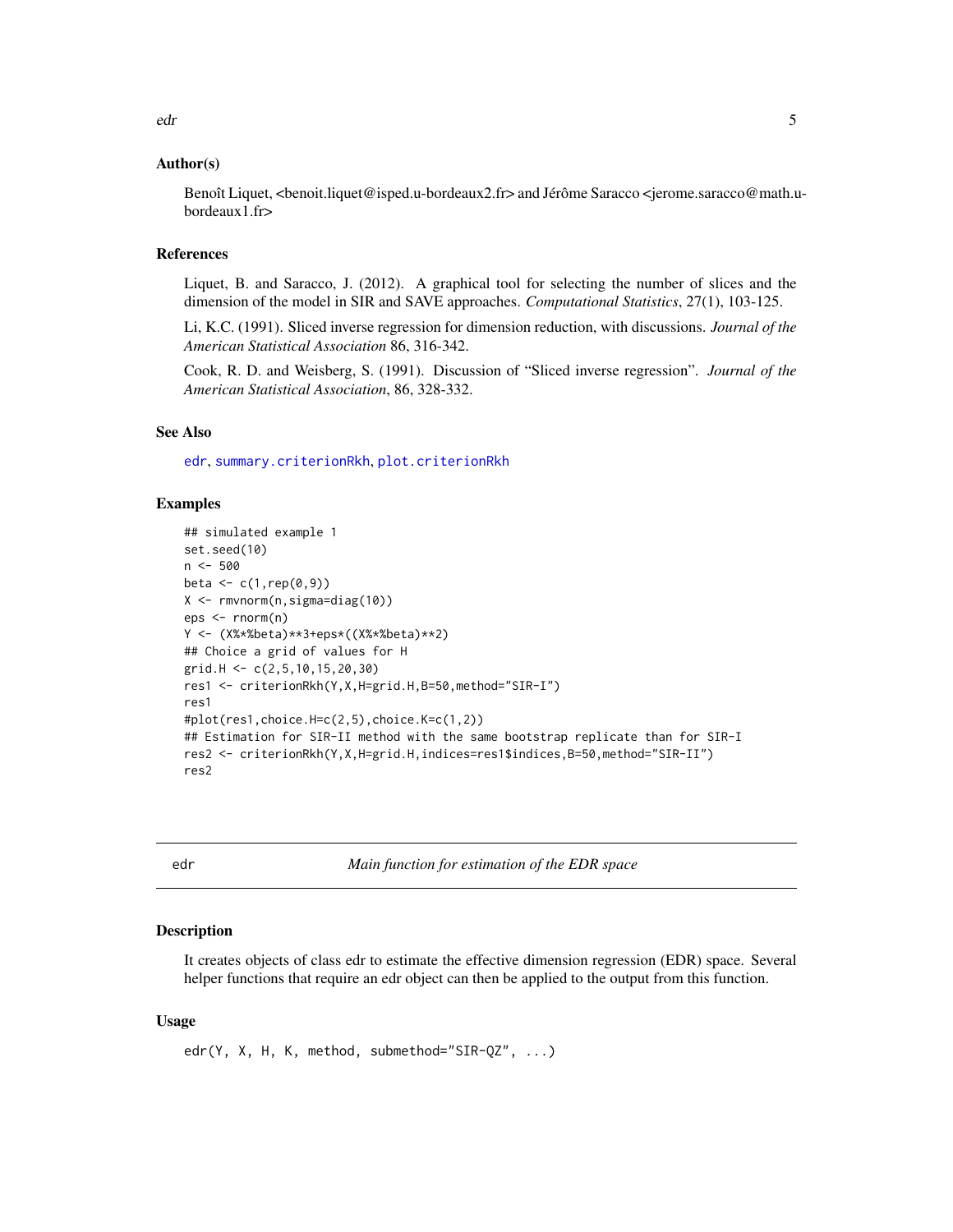#### <span id="page-5-0"></span>Arguments

| Y            | A numeric vector representing the dependent variable (a response vector).                                                                                                          |
|--------------|------------------------------------------------------------------------------------------------------------------------------------------------------------------------------------|
| $\mathsf{X}$ | A matrix representing the quantitative explanatory variables (bind by column).                                                                                                     |
| H            | The chosen number of slices.                                                                                                                                                       |
| К            | The chosen dimension K.                                                                                                                                                            |
| method       | This character string specifies the method of fitting. The option includes "SIR-<br>I", "SIR-II", and "SAVE".                                                                      |
| submethod    | This character string specifies the method of fitting when the number of lines of<br>X is greater than its number of columns. It should be either "SIR-QZ", "RSIR"<br>or "SR-SIR". |
| .            | Arguments to be passed to edrUnderdet when the number of lines of X is<br>greater than its number of columns.                                                                      |

#### Details

We are interested in the following semiparametric dimension reduction model proposed by Li (1991)

 $y = f(b1'x, b2'x, ..., bK'x, e)$ 

where the univariate response variable  $y$  is associated with the p-dimensional regressor  $p$  only through the reduced K-dimensional variable  $(b1'x, b2'x, ..., bK'x)$  with  $K < p$ . The error term  $e$  is independent of x. The link function  $f$  and the b-vectors are unknown. We are interested in finding the linear subspace spanned by the  $K$  unknown  $b$ -vector, called the effective dimension reduction (EDR) space. We focus on the SIR, SIR-II and SAVE methods to estimate the EDR space. The slicing step of these methods depends on the number  $H$  of slices. We propose with the function [criterionRkh](#page-2-1) a naive bootstrap estimation of the square trace correlation criterion to allow selection of an "optimal" number H of slices and simultaneously the corresponding suitable dimension K (number of the linear combination of x). After choosing an optimal couple  $(H, K)$  for the best estimation method (the square trace correlation criterion closest to one), the EDR space could be estimate with this function. Each method consists in a spectral decomposition of a matrix of interest. The eigenvectors of this matrix associated of the K largest eigenvalues are EDR directions.

#### Value

edr returns an object of class edr, with attributes:

| matEDR    | A matrix corresponding of the eigenvectors of the interest matrix      |
|-----------|------------------------------------------------------------------------|
| eigvalEDR | The eigenvalues of the matrix of interest                              |
| K         | The chosen dimension.                                                  |
| Н.        | The chosen number of slices.                                           |
| n         | Sample size.                                                           |
| method    | The dimension reduction method used.                                   |
| Χ         | The matrix of the quantitative explanatory variables (bind by column). |
| Y         | The numeric vector of the dependent variable (a response vector).      |
|           |                                                                        |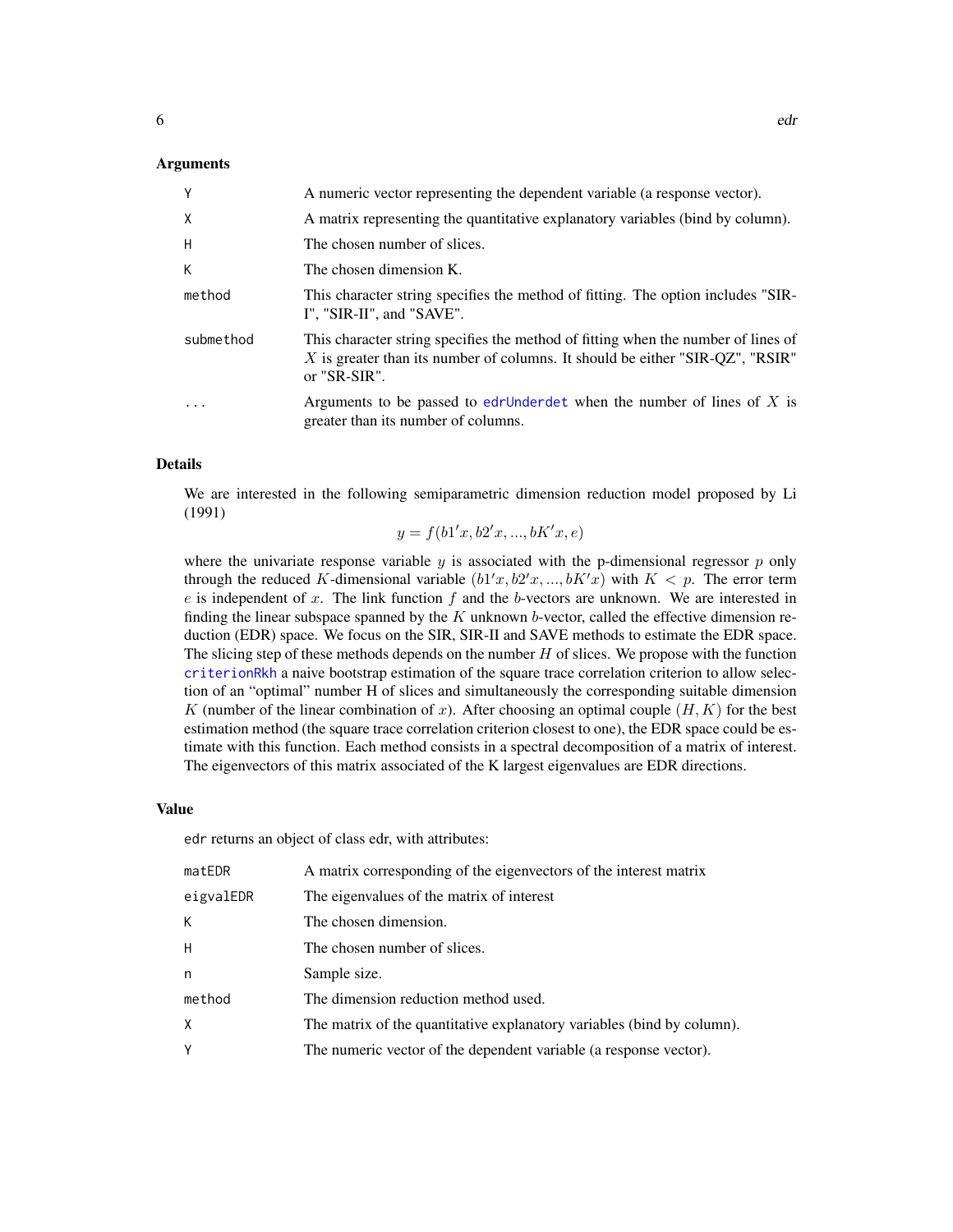#### <span id="page-6-0"></span>edrSelec 7 and 2008 and 2009 and 2009 and 2009 and 2009 and 2009 and 2009 and 2009 and 2009 and 2009 and 2009  $\sigma$

#### Author(s)

Benoît Liquet, <br/>benoit.liquet@isped.u-bordeaux2.fr> and Jérôme Saracco <jerome.saracco@math.ubordeaux1.fr>

## References

Liquet, B. and Saracco, J. (2012). A graphical tool for selecting the number of slices and the dimension of the model in SIR and SAVE approaches. *Computational Statistics*, 27(1), 103-125.

Li, K.C. (1991). Sliced inverse regression for dimension reduction, with discussions. *Journal of the American Statistical Association* 86, 316-342.

Cook, R. D. and Weisberg, S. (1991). Discussion of "Sliced inverse regression". *Journal of the American Statistical Association*, 86, 328-332.

#### See Also

[criterionRkh](#page-2-1), [summary.edr](#page-17-2), [plot.edr](#page-12-1)

### Examples

```
set.seed(10)
n <- 500
beta1 <- c(1,1, rep(0,8))beta2 <- c(0, 0, 1, 1, rep(0, 6))X <- rmvnorm(n,sigma=diag(1,10))
eps <- rnorm(n)
Y <- (X%*%beta1)**2+(X%*%beta2)**2+eps
## Estimation of the trace square criterion
## grid.H <- c(2,5,10,15,20,30)
## res2 <- criterionRkh(Y,X,H=grid.H,B=50,method="SIR-II")
## summary(res2)
## plot(res2)
## Estimation of the EDR direction for K=2 and H=2 and SIR-II method
edr2 <- edr(Y,X,H=2,K=2,method="SIR-II")
summary(edr2)
#plot(edr2)
```
<span id="page-6-1"></span>edrSelec *Variable selection based on sliced inverse regression*

#### Description

Gathers several procedures to determine which explanatory variables have an effect on a dependent variable. Works whether there are more explanatory variables than observations or not. Creates an object of class edrSelec.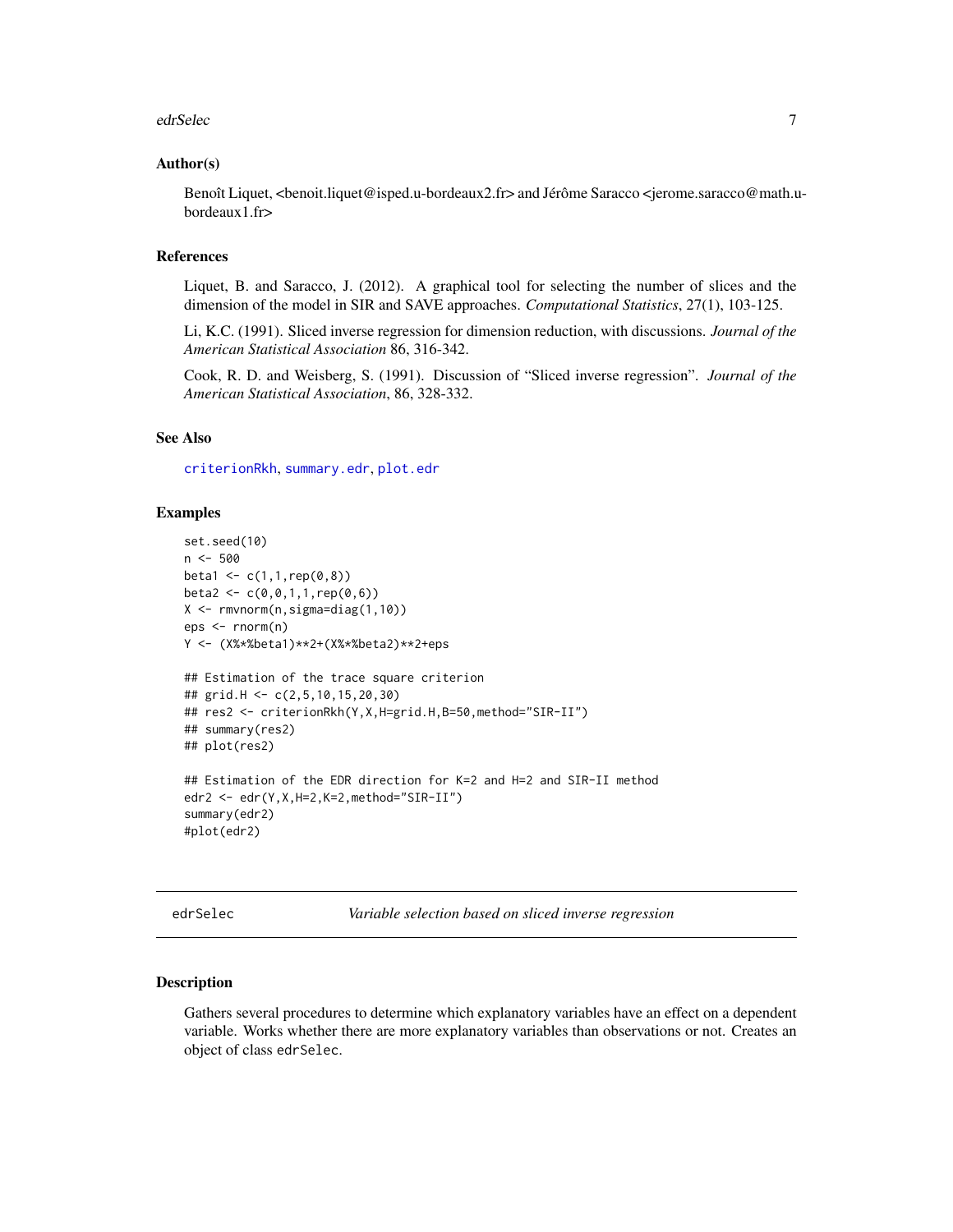#### Usage

```
edrSelec(Y, X, H, K, method, pZero=NULL, NZero=NULL, zeta=NULL,
rho=NULL, baseEst=NULL, btspSamp=NULL, lassoParam=NULL)
```
#### Arguments

| Y          | A numeric vector representing the dependent variable (a response vector).                                                                       |
|------------|-------------------------------------------------------------------------------------------------------------------------------------------------|
| X          | A matrix representing the quantitative explanatory variables (bind by column).                                                                  |
| H          | When method="SR-SIR" or method="RSIR", the chosen number of slices. When<br>method="CSS", a vector with various numbers of slices.              |
| К          | The chosen dimension K.                                                                                                                         |
| method     | This character string specifies the selection method. It should be either "CSS",<br>"RSIR" or "SR-SIR".                                         |
| pZero      | When method="CSS", the number of variables to pick when creating a sub-<br>model.                                                               |
| NZero      | When method="CSS", the number of submodels to create.                                                                                           |
| zeta       | When method="CSS", the proportion of 'best' submodels selected from the<br>NZero submodels.                                                     |
| rho        | When method="CSS", and if zeta is not provided, the threshold above which a<br>submodel is considered as 'best'. It must be a real in $[0,1]$ . |
| baseEst    | An initial estimate of the EDR space on which each method relies.                                                                               |
| btspSamp   | When method="RSIR", the bootstrap sample size for estimating the asymptotic<br>distribution of the estimated EDR directions.                    |
| lassoParam | When method="SR-SIR", a vector of lasso parameters from which the optimal<br>one is chosen, using the RIC criterion.                            |

## Details

The "CSS" method builds NZero submodels using only pZero explanatory variables. It estimates the indices for each of them. The squared correlation between these indices and those found with the whole set of explanatory variables is computed. Only the submodels with the highest squared correlation are kept. The method then counts how many times each explanatory variable appears in these 'best' submodels. The "RSIR" procedure uses an asymptotic test on each element of the estimated EDR directions. It was translated from a Matlab code made by Peng Zeng. The "SR-SIR" procedure relies on a lasso penalty. The underlying parameter is chosen using the residual information criterion (RIC). It was written using a R code made by Lexin Li.

#### Value

edrSelec returns an object of class edrSelec, with some of the following attributes, depending on the value of method:

scoreVar A numeric vector filled with a score for each explanatory variable. Variables that have a high score should be kept. For the "CSS" method, the score is the presence of the variable in the 'best' submodels. For "RSIR", it is one minus the p-value of the test. For the "SR-SIR" procedure, it is a boolean that indicates if the variable should be kept when using the optimal lasso parameter.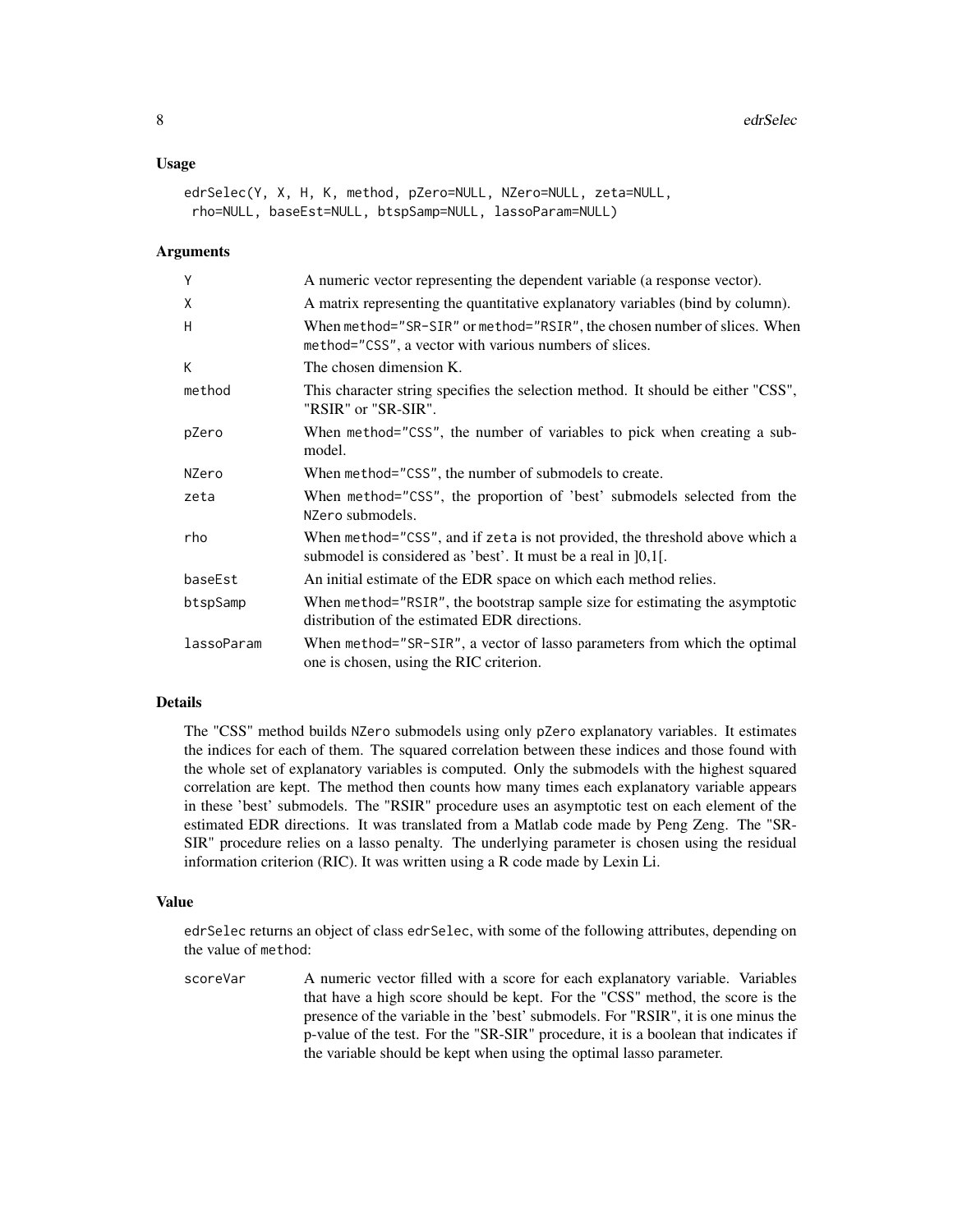#### <span id="page-8-0"></span>edrSelec 99 and 200 million and 200 million and 200 million and 200 million and 200 million and 200 million and 200 million and 200 million and 200 million and 200 million and 200 million and 200 million and 200 million an

| К         | The chosen dimension.                                                                                                             |
|-----------|-----------------------------------------------------------------------------------------------------------------------------------|
| H         | The chosen number(s) of slices.                                                                                                   |
| n         | The sample size.                                                                                                                  |
| method    | The variable selection method used.                                                                                               |
| X         | The matrix of the quantitative explanatory variables (bind by column).                                                            |
| Y         | The numeric vector of the dependent variable (a response vector).                                                                 |
| matModels | A NZero x pZero matrix that contains the variables of each created submodel,<br>for the "CSS" method.                             |
| matModTop | A matrix with pzero columns made of the variables of each 'best' submodel,<br>for the "CSS" method.                               |
| vectSqCor | A vector containing the squared correlation between indices for each submodel,<br>for the "CSS" method.                           |
| aic       | A vector made of values of the Akaïke information criterion for every lasso<br>parameter considered by the "SR-SIR" procedure.    |
| bic       | A vector made of values of the Bayesian information criterion for every lasso<br>parameter considered by the "SR-SIR" procedure.  |
| ric       | A vector made of values of the residual information criterion for every lasso<br>parameter considered by the "SR-SIR" procedure.  |
| matEDR    | A list which gives, for each lasso parameter studied with the "SR-SIR" proce-<br>dure, a matrix spanning the estimated EDR space. |

## Author(s)

Raphaël Coudret <rcoudret@gmail.com>, Benoît Liquet <benoit.liquet@univ-pau.fr> and Jérôme Saracco <jerome.saracco@math.u-bordeaux1.fr>

## References

Coudret, R., Liquet, B. and Saracco, J. Comparison of sliced inverse regression approaches for underdetermined cases. *Journal de la Société Française de Statistique*, in press.

Li, L. and Yin, X. (2008). Sliced inverse regression with regularizations. *Biometrics*, 64(1):124- 131.

Zhong, W., Zeng, P., Ma, P., Liu, J. S., and Zhu, Y. (2005). RSIR: regularized sliced inverse regression for motif discovery. *Bioinformatics*, 21(22):4169-4175.

#### See Also

[edr](#page-4-1), [edrUnderdet](#page-9-1)

## Examples

```
## Not run:
n < - 100p <- 110
K < -1
```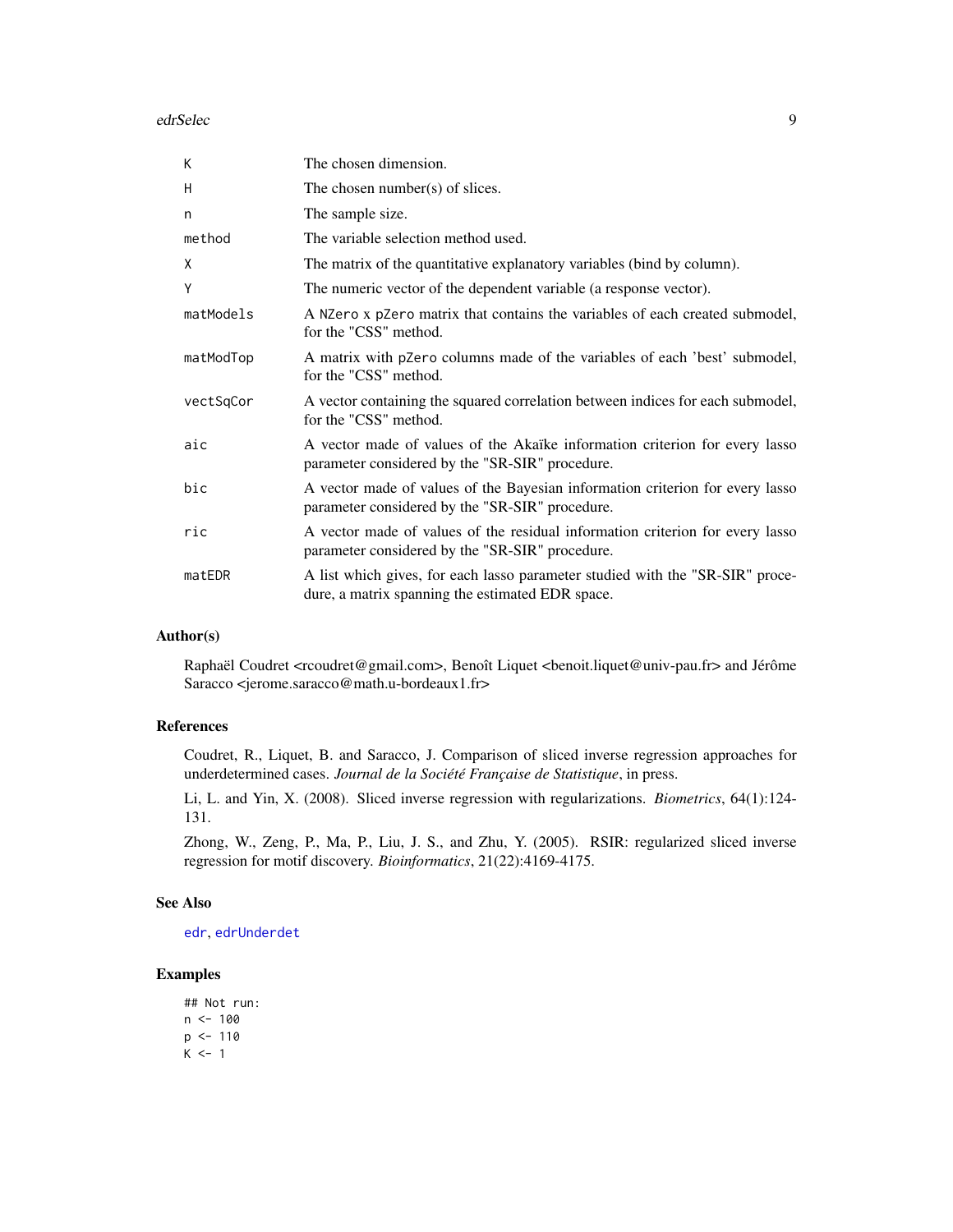```
H < -5:12NZero <- 1000
pZero <- 10
zeta <- 0.1
beta <- c(1,1,1,1,1,rep(0,p-4))U <- matrix(runif(p^2,-0.05,0.05),ncol=p)
X \leftarrow \text{rmvnorm}(n, \text{sigma=diag}(p) + U \text{***} t(U))eps <- rnorm(n,sd=10)
Y <- (X%*%beta)^3+eps
result <- edrSelec(Y,X,H,K,"CSS",NZero=NZero, pZero=pZero, zeta=zeta)
summary(result)
plot(result)
## End(Not run)
```
<span id="page-9-1"></span>edrUnderdet *EDR space estimation for underdetermined cases.*

## Description

Gathers several procedures to estimate the effective dimension regression (EDR) space when the number of explanatory variables is greater than the sample size. Creates an object of class edr.

#### Usage

```
edrUnderdet(Y, X, H, K, method, initEDR=NULL, maxIter=NULL,
regulParam=NULL, sMin=1e-16, sChg=10, btspSamp=NULL)
```

| Υ          | A numeric vector representing the dependent variable (a response vector).                                                                                   |
|------------|-------------------------------------------------------------------------------------------------------------------------------------------------------------|
| X          | A matrix representing the quantitative explanatory variables (bind by column).                                                                              |
| н          | When method="SR-SIR" or method="RSIR", the chosen number of slices. When<br>method="SIR-QZ", a vector with various numbers of slices.                       |
| K          | The chosen dimension K.                                                                                                                                     |
| method     | This character string specifies the method of fitting. It should be either "SIR-<br>QZ", "RSIR" or "SR-SIR".                                                |
| initEDR    | When method="SR-SIR", a $p \times K$ matrix which contains initial values for the<br>iterative algorithm that estimates EDR directions.                     |
| maxIter    | When method="SR-SIR", a maximum number of iterations after which the al-<br>gorithm stops.                                                                  |
| regulParam | When method="SR-SIR" or method="RSIR", a vector containing possible val-<br>ues of the regularization parameter, from which the optimal one will be chosen. |
| sMin       | When method="SIR-QZ", the smallest regularization parameter to test.                                                                                        |
| sChg       | When method="SIR-QZ", a positive real by which a regularization parameter is<br>multiplied to produce the next one to consider.                             |
| btspSamp   | When method="RSIR", the bootstrap sample size for estimating the mean squared<br>error.                                                                     |

<span id="page-9-0"></span>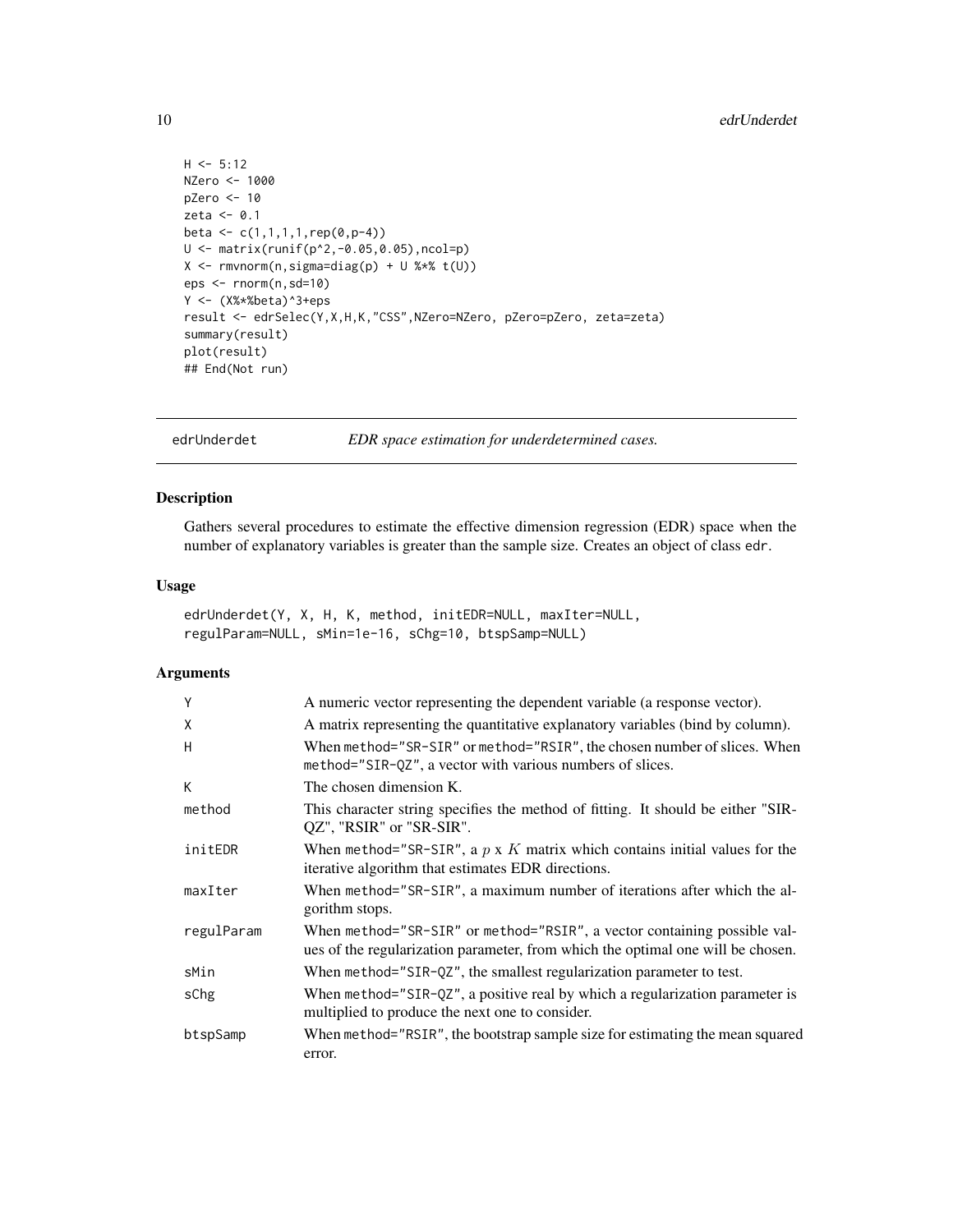#### edrUnderdet 11 auction 12 auction 12 auction 12 auction 12 auction 12 auction 12 auction 12 auction 12 auction 12 auction 12 auction 12 auction 12 auction 12 auction 12 auction 12 auction 12 auction 12 auction 12 auction 1

## Details

The "SIR-QZ" method estimates the indices rather than the EDR directions. It makes use of several estimations from several numbers of slices. It tries to find a minimal regularization of the covariance matrix of  $X$ . The "RSIR" procedure uses a bootstrap estimator of the mean squared error of regularized estimates of the EDR directions. It was translated from a Matlab code made by Peng Zeng. The "SR-SIR" procedure relies on a generalized cross-validation criterion and on an alternating least squares algorithm to find an optimal regularization parameter. It was written using a R code made by Lexin Li.

#### Value

edrUnderdet returns an object of class edr, with some of the following attributes, depending on the value of method:

| matEDR    | A matrix spanning the estimated EDR space.                                                                                                                     |
|-----------|----------------------------------------------------------------------------------------------------------------------------------------------------------------|
| indices   | The estimated indices from the "SIR-QZ" method.                                                                                                                |
| eigvalEDR | The eigenvalues of a matrix of interest.                                                                                                                       |
| K         | The chosen dimension.                                                                                                                                          |
| Η         | The chosen number(s) of slices.                                                                                                                                |
| n         | The sample size.                                                                                                                                               |
| method    | The dimension reduction method used.                                                                                                                           |
| Χ         | The matrix of the quantitative explanatory variables (bind by column).                                                                                         |
| Υ         | The numeric vector of the dependent variable (a response vector).                                                                                              |
| S         | The optimal regularization parameter(s) found by the chosen method.                                                                                            |
| estMSE    | For each tested regularization parameter, the estimated mean squared error from<br>the "RSIR" method.                                                          |
| testedEDR | For each tested regularization parameter, a matrix spanning the estimated EDR<br>space from the "SR-SIR" method.                                               |
| iter      | For each tested regularization parameter, the number of iterations needed for the<br>alternating least squares algorithm from the "SR-SIR" method to converge. |
| gcv       | For each tested regularization parameter, the corresponding generalized cross-<br>validation criterion from the "SR-SIR" method.                               |

## Author(s)

Raphaël Coudret <rcoudret@gmail.com>, Benoît Liquet <benoit.liquet@univ-pau.fr> and Jérôme Saracco <jerome.saracco@math.u-bordeaux1.fr>

# References

Coudret, R., Liquet, B. and Saracco, J. Comparison of sliced inverse regression approaches for underdetermined cases. *Journal de la Société Française de Statistique*, in press.

Li, L. and Yin, X. (2008). Sliced inverse regression with regularizations. *Biometrics*, 64(1):124- 131.

Zhong, W., Zeng, P., Ma, P., Liu, J. S., and Zhu, Y. (2005). RSIR: regularized sliced inverse regression for motif discovery. *Bioinformatics*, 21(22):4169-4175.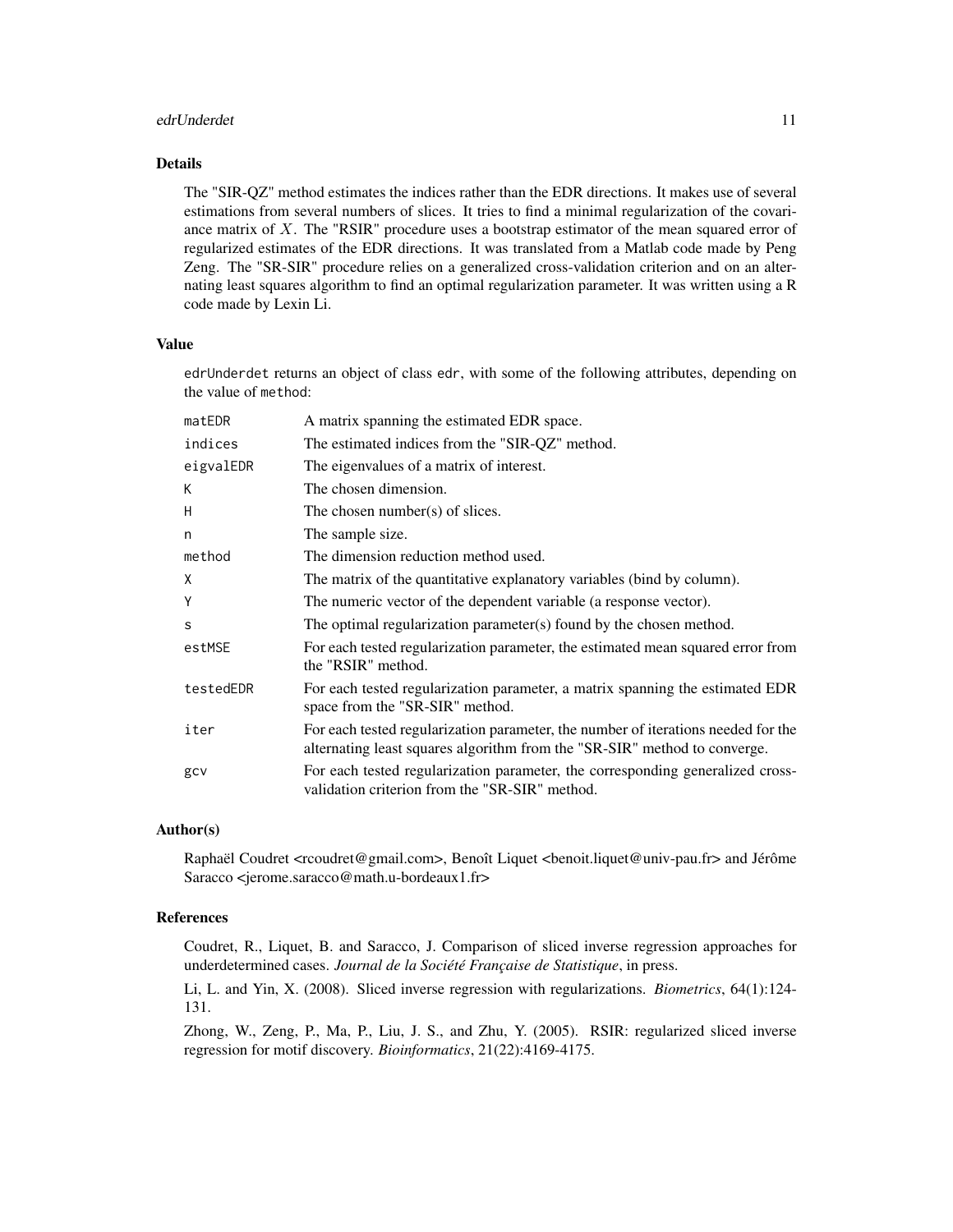## See Also

[edr](#page-4-1), [sliceMat](#page-15-1)

## Examples

```
## Not run:
n < -100p <- 200
K \leftarrow 2H < -3:8beta1 <- c(1,1,1,1,rep(0,p-4))
beta2 <- c(rep(0,p-4), 1,1,1,1)
X <- rmvnorm(n,sigma=diag(p))
eps <- rnorm(n,sd=10)
Y <- (X%*%beta1)^3 + (X%*%beta2)^3+eps
result <- edrUnderdet(Y,X,H,K,"SIR-QZ")
summary(result)
plot(result)
```
## End(Not run)

<span id="page-11-1"></span>plot.criterionRkh *Graphical tools for the bootstrap criterion*

## Description

We propose a 3D-graphical tool which can be useful to select the suitable couple (H,K). We also add some boxplots of the distribution of the bootstrap criterion.

## Usage

```
## S3 method for class 'criterionRkh'
plot(x, choice.H, choice.K, ...)
```

| $\mathsf{x}$ | The name of an object of class criterionRkh.                                                                                                                                                                                                                                                                |
|--------------|-------------------------------------------------------------------------------------------------------------------------------------------------------------------------------------------------------------------------------------------------------------------------------------------------------------|
| choice.H     | An optional integer vector specifing the values of H for which a boxplot of the<br>distribution of the bootstrap criterion is plotted for all the values of K specified<br>in the criterionRkh object. The values of choice. H must be included in the<br>values of H specified in the criterionRkh object. |
| choice.K     | An optional integer vector specifing the values of K for which a boxplot of the<br>distribution of the bootstrap criterion is plotted for all the values of H specified<br>in the criterionRkh object. The values of choice. K must be included in the<br>values of K specified in the criterionRkh object. |
| $\cdot$      | Some methods for this generic require additional arguments. None are used in<br>this method.                                                                                                                                                                                                                |

<span id="page-11-0"></span>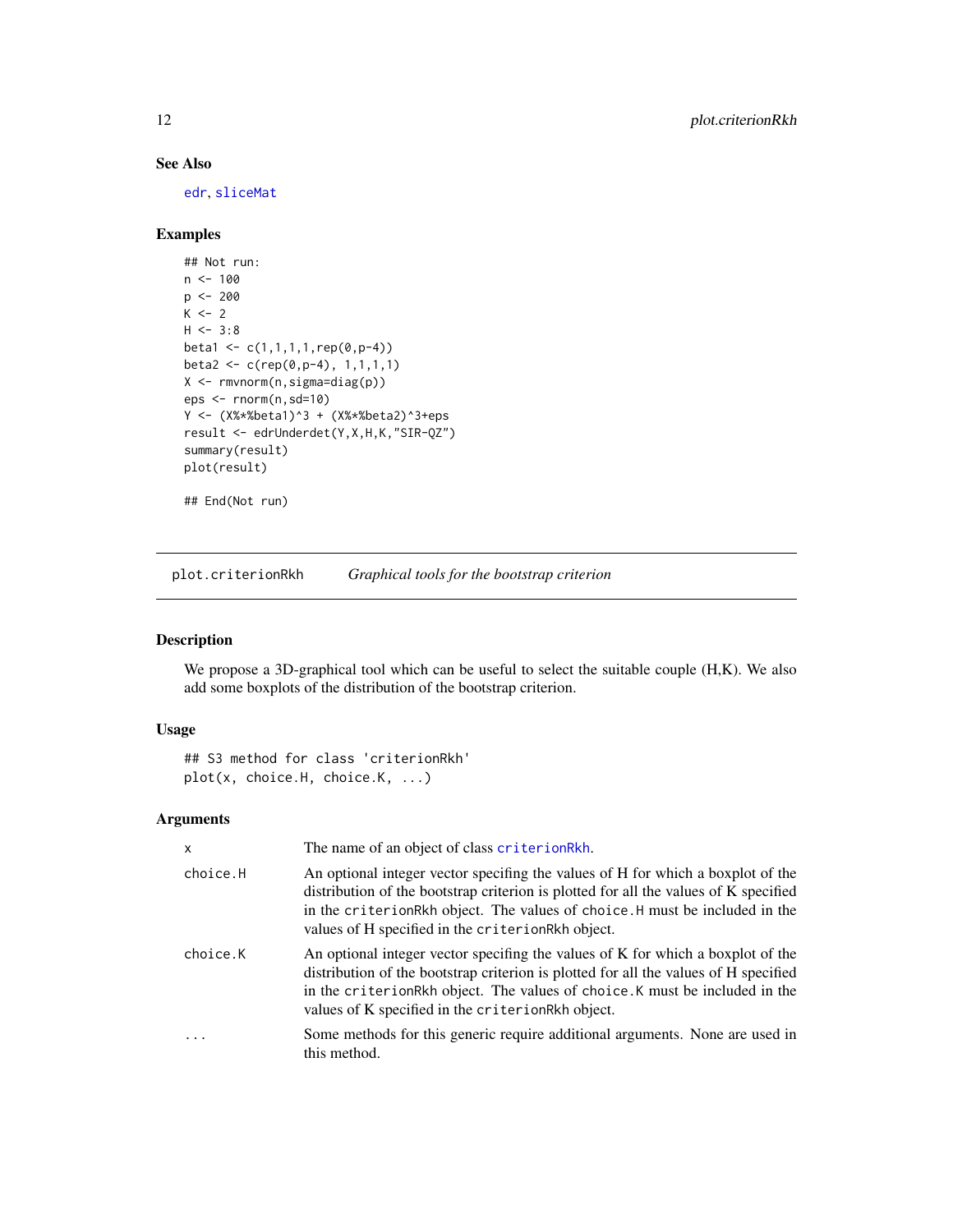#### <span id="page-12-0"></span>plot.edr 13

## Value

Returns graphs.

## Author(s)

Benoît Liquet, <br/>benoit.liquet@isped.u-bordeaux2.fr> and Jérôme Saracco <jerome.saracco@math.ubordeaux1.fr>

## References

Liquet, B. and Saracco, J. (2012). A graphical tool for selecting the number of slices and the dimension of the model in SIR and SAVE approaches. *Computational Statistics*, 27(1), 103-125.

#### See Also

[criterionRkh](#page-2-1)

## Examples

## see example in function criterionRkh

<span id="page-12-1"></span>plot.edr *Basic plot of an edr object*

#### Description

For an edr object with attributes  $K \le 2$ , this function plots the response y versus each new estimate indice with an estimation of the link function. For  $K = 2$ , a 3D plot of y versus the two estimate indices is represented. A smooth estimate of the link function is also represented. For  $K > 2$ , the pairs function is used.

#### Usage

```
## S3 method for class 'edr'
plot(x, \ldots)
```
## Arguments

|         | The name of an object of class edr.                                          |
|---------|------------------------------------------------------------------------------|
| $\cdot$ | Some methods for this generic require additional arguments. None are used in |
|         | this method.                                                                 |

## Value

Returns graphs.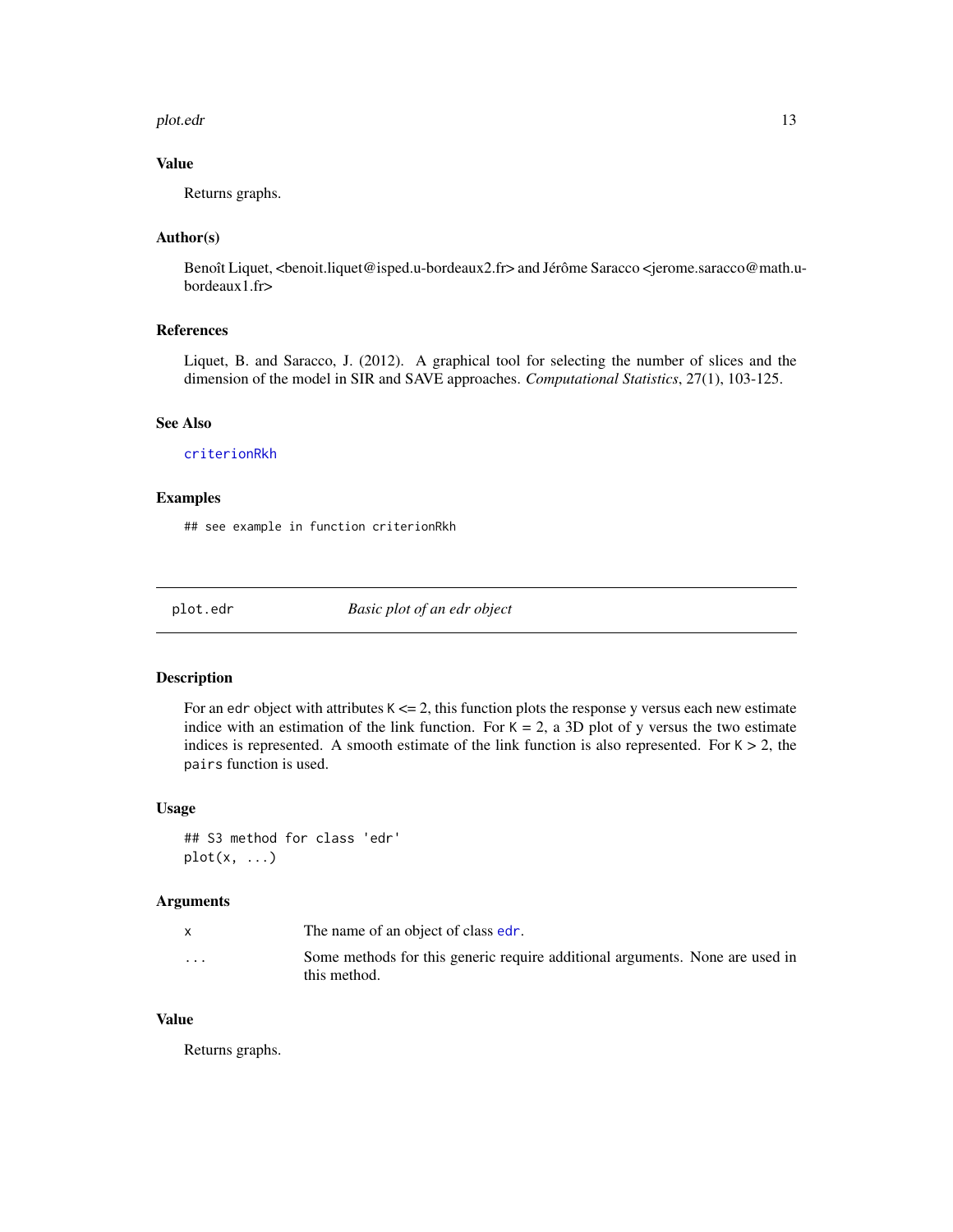## <span id="page-13-0"></span>Author(s)

Benoît Liquet, <br/>benoit.liquet@isped.u-bordeaux2.fr> and Jérôme Saracco <jerome.saracco@math.ubordeaux1.fr>

## See Also

[summary.edr](#page-17-2)

### Examples

```
## simulated example
set.seed(10)
n < -500beta1 <- c(1,1,rep(0,8))
beta2 <- c(\emptyset, \emptyset, 1, 1, rep(\emptyset, 6))X <- rmvnorm(n,sigma=diag(1,10))
eps <- rnorm(n)
Y <- (X%*%beta1)**2+(X%*%beta2)**2+eps
edr2 <- edr(Y,X,H=2,K=2,method="SIR-II")
#plot(edr2)
## edr4 <- edr(Y,X,H=2,K=4,method="SIR-II")
## plot(edr4)
```
plot.edrSelec *Displaying methods for the class 'edrSelec'*

#### Description

Methods to present the results of a variable selection procedure based on slice inverse regression.

#### Usage

```
## S3 method for class 'edrSelec'
print(x, \ldots)## S3 method for class 'edrSelec'
summary(object, nVar=5, ...)
## S3 method for class 'edrSelec'
plot(x, nVar=25, ...)
```

| x      | An object of class edr Selec generated by the function edr Selec.                                                                                                                                                                    |
|--------|--------------------------------------------------------------------------------------------------------------------------------------------------------------------------------------------------------------------------------------|
| object | An object of class edr Selec generated by the function edr Selec.                                                                                                                                                                    |
| nVar   | If nVar!=NULL, the method will only show the nVar most important variables<br>with respect to the criterion computed by the function edr Selec. Not imple-<br>mented for the summary method when executed with a "SR-SIR" procedure. |
| .      | Other unused parameters.                                                                                                                                                                                                             |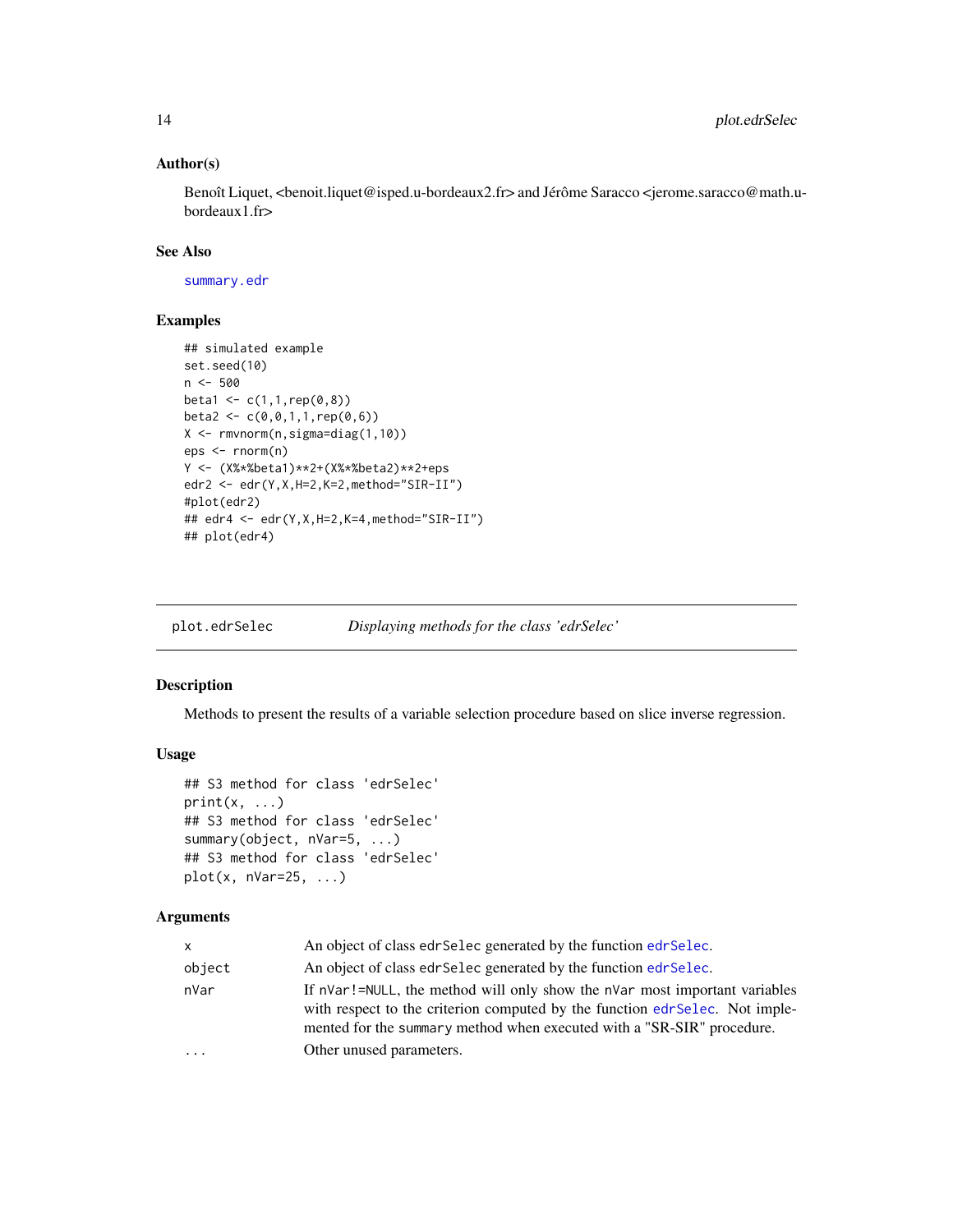## <span id="page-14-0"></span>print.criterionRkh 15

## Value

These methods display (with a text or a graphic) the score of each considered variable. The user should keep the variables with a high score.

#### Author(s)

Raphaël Coudret <rcoudret@gmail.com>, Benoît Liquet <benoit.liquet@isped.u-bordeaux2.fr> and Jérôme Saracco <jerome.saracco@math.u-bordeaux1.fr>

# See Also

[edrSelec](#page-6-1), [edrUnderdet](#page-9-1), [edr](#page-4-1)

#### Examples

## see the example of the function edrSelec.

print.criterionRkh *Print a Summary of a criterionRkh Object*

## Description

This is a method for the function print for objects of the class criterionRkh.

#### Usage

```
## S3 method for class 'criterionRkh'
print(x, \ldots)
```
#### Arguments

|   | An object of class criterionRkh generated by the function criterionRkh. |
|---|-------------------------------------------------------------------------|
| . | Further arguments passed to or from other methods.                      |

## Value

A summary of the criterionRkh Object is returned.

#### Author(s)

Benoît Liquet, <br/>benoit.liquet@isped.u-bordeaux2.fr> and Jérôme Saracco <jerome.saracco@math.ubordeaux1.fr>

## See Also

[criterionRkh](#page-2-1)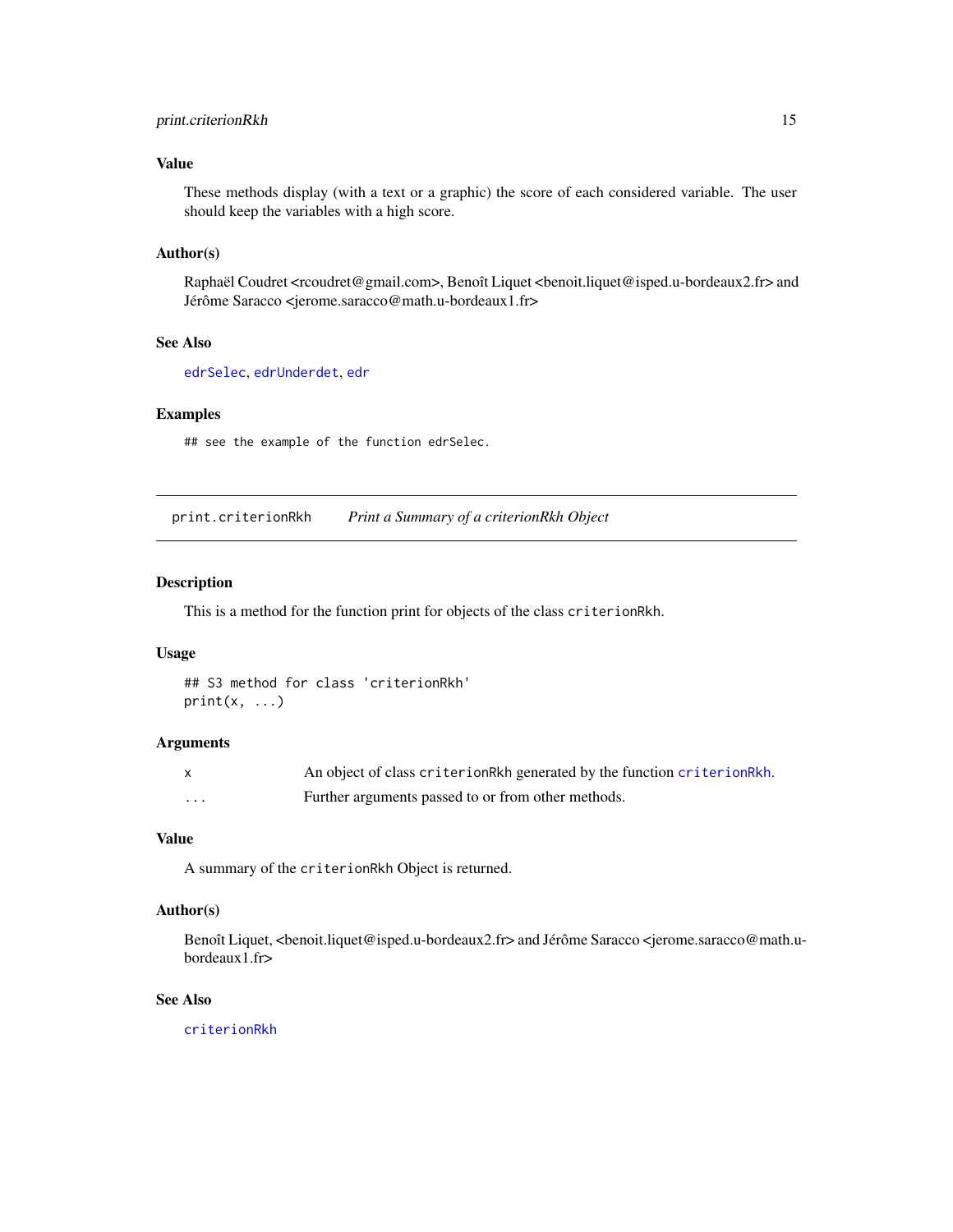<span id="page-15-0"></span>

## Description

This is a method for the function print for objects of the class edr.

#### Usage

## S3 method for class 'edr'  $print(x, \ldots)$ 

## Arguments

|         | An object of class edr generated by the function edr.                                         |
|---------|-----------------------------------------------------------------------------------------------|
| $\cdot$ | Further arguments to be passed to or from other methods. They are ignored in<br>this function |

## Value

A summary of the edr Object is returned.

## Author(s)

Benoît Liquet, <benoit.liquet@isped.u-bordeaux2.fr> and Jérôme Saracco <jerome.saracco@math.ubordeaux1.fr>

#### See Also

[edr](#page-4-1)

<span id="page-15-1"></span>sliceMat *Slicing matrix computation*

## Description

Returns the slicing matrix required for the "SIR-I" method.

## Usage

sliceMat(Y, X, H, details=FALSE, rdSup=FALSE)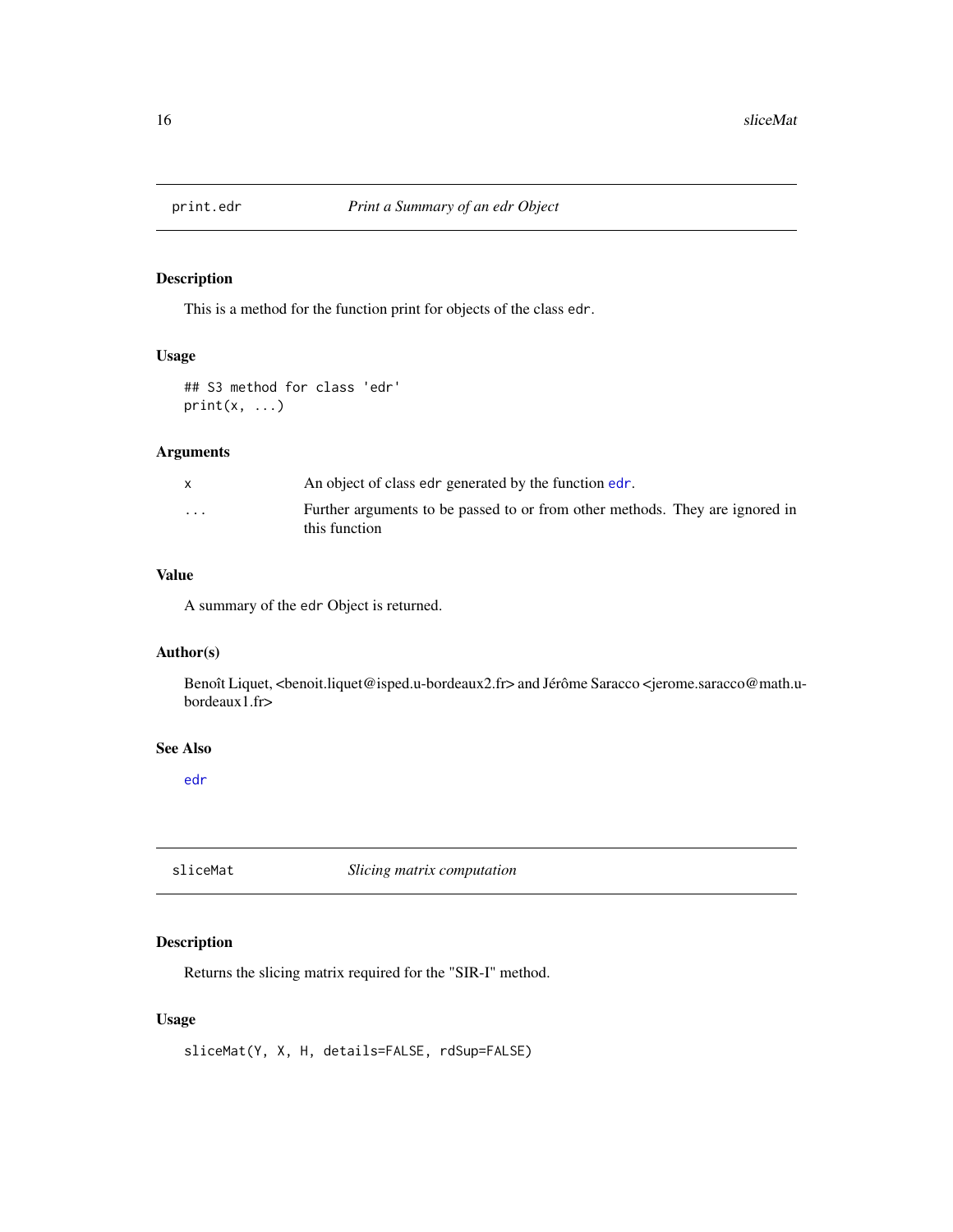#### <span id="page-16-0"></span>sliceMat 17

#### Arguments

| Y        | A numeric vector representing the dependent variable (a response vector).                                                                                                |
|----------|--------------------------------------------------------------------------------------------------------------------------------------------------------------------------|
| $\times$ | A matrix representing the quantitative explanatory variables (bind by column).                                                                                           |
| H        | The chosen number of slices.                                                                                                                                             |
| details  | A boolean that determines whether or not some matrices used to construct the<br>slicing matrix should be sent back. See also 'Value'.                                    |
| rdSup    | When the number of slices is not a divisor of the sample size, this boolean<br>determines whether or not the slices which contain an extra point are randomly<br>chosen. |

#### Details

This function divides the range of Y in  $H$  distinct intervals, or slices. It then puts every row of  $X$  into a slice with respect to the corresponding element of  $Y$ . It finally computes a matrix  $M = X_h' P_h X_h$  where each row of  $X_h$  is the mean vector over the vectors of X that belong to a given slice. The matrix  $P_h$  is diagonal and contains the number of rows of X placed in each sliced. The matrix M is required when trying to perform a sliced inverse regression.

#### Value

If details=FALSE, the  $p \times p$  slicing matrix  $M$ , where  $p$  is the number of columns of  $X$ .

If details=TRUE, a list made of  $M$ ,  $X_h$  and  $P_h$ .

#### Author(s)

Raphaël Coudret <rcoudret@gmail.com>, Benoît Liquet <benoit.liquet@isped.u-bordeaux2.fr> and Jérôme Saracco <jerome.saracco@math.u-bordeaux1.fr>

#### See Also

[edr](#page-4-1), [edrUnderdet](#page-9-1)

## Examples

```
#The "SIR-I" method whithout using 'edr'
n <- 500
p \le -5H < -10beta \leq c(1, 1, 1, 0, 0)X \leftarrow \text{rmvnorm}(n, \text{rep}(0, p), \text{diag}(p))eps <- rnorm(n, 0, 10)
Y \le - (X % * % * beta)^3 + epsM <- sliceMat(Y,X,H)
hatBeta <- eigen(solve(var(X)) %*% M)$vectors[,1]
cor(hatBeta,beta)^2
```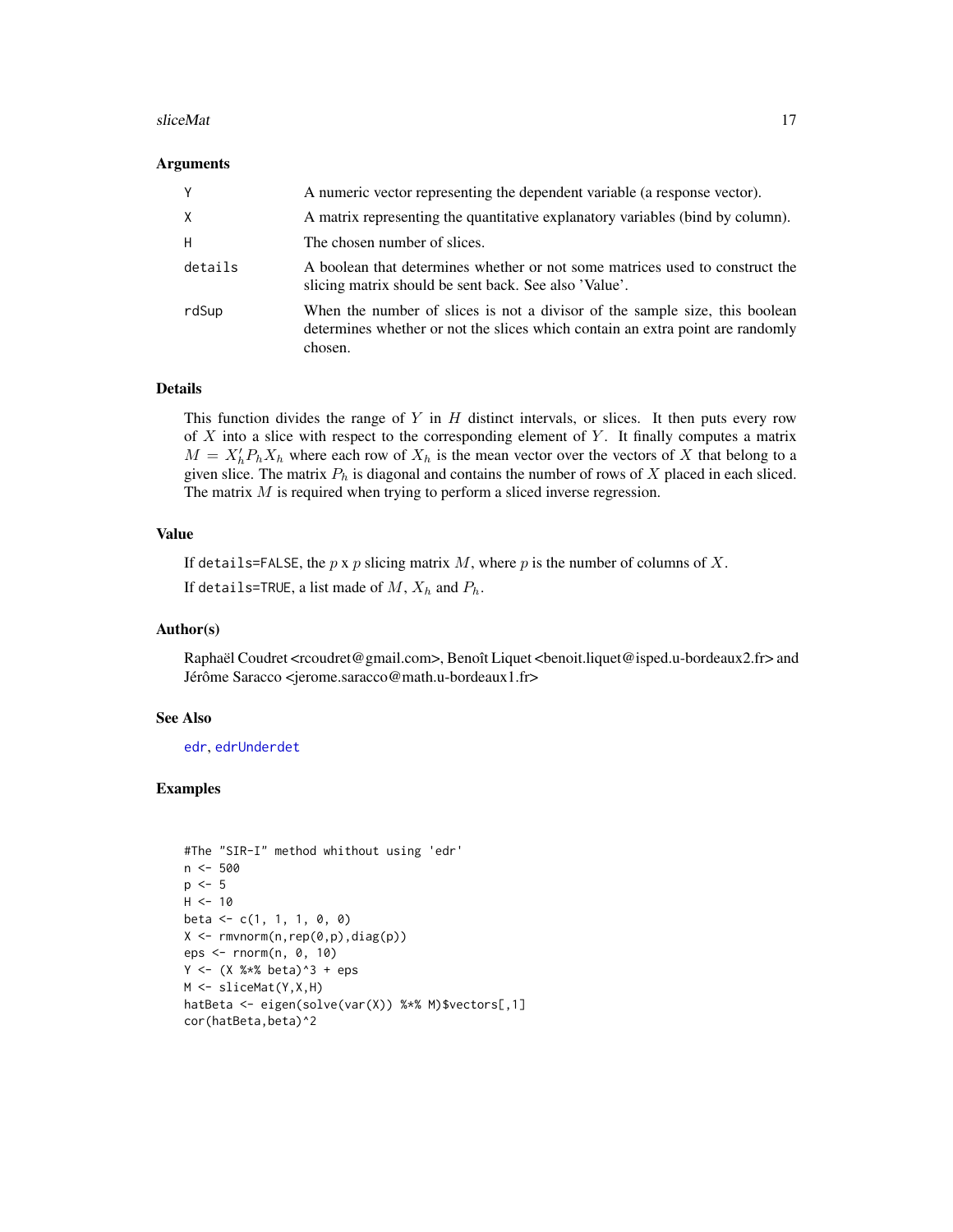<span id="page-17-1"></span><span id="page-17-0"></span>summary.criterionRkh *Print a Summary of a criterionRkh Object*

## Description

This is a method for the function summary for objects of the class criterionRkh.

## Usage

```
## S3 method for class 'criterionRkh'
summary(object, ...)
```
## Arguments

| object | An object of class criterion Rkh generated by the function criterion Rkh. |
|--------|---------------------------------------------------------------------------|
| .      | Further arguments passed to or from other methods.                        |

#### Value

A summary of the criterionRkh Object is returned.

#### Author(s)

Benoît Liquet, <br/>benoit.liquet@isped.u-bordeaux2.fr> and Jérôme Saracco <jerome.saracco@math.ubordeaux1.fr>

#### See Also

[criterionRkh](#page-2-1)

<span id="page-17-2"></span>summary.edr *Print a Summary of an edr Object*

## Description

This is a method for the function summary for objects of the class edr.

## Usage

```
## S3 method for class 'edr'
summary(object, ...)
```

| object | An object of class edr generated by the function edr. |
|--------|-------------------------------------------------------|
| .      | further arguments passed to or from other methods.    |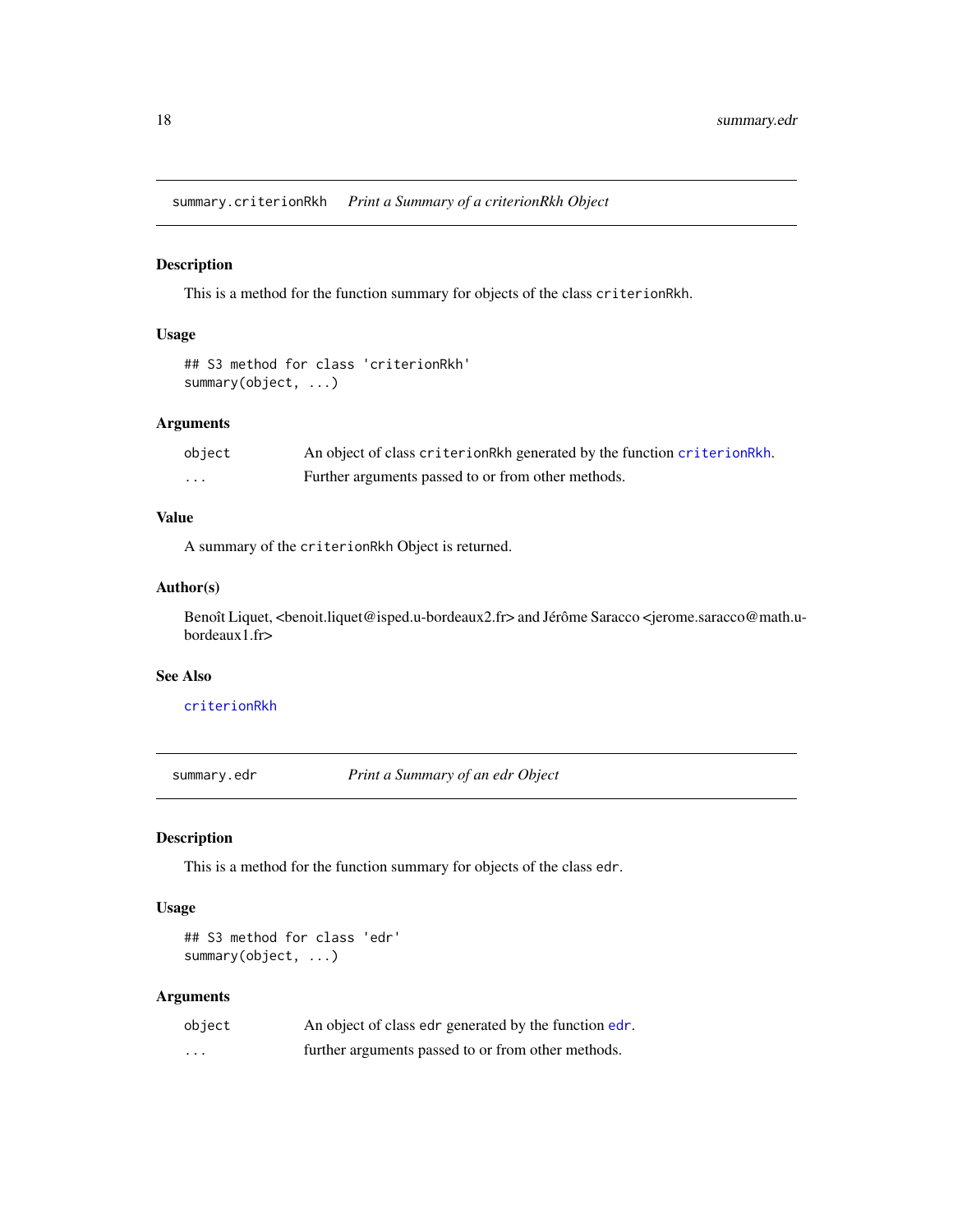# <span id="page-18-0"></span>summary.edr 19

# Value

A summary of the edr Object is returned.

# Author(s)

Benoît Liquet, <br/>benoit.liquet@isped.u-bordeaux2.fr> and Jérôme Saracco <</a>jerome.saracco@math.ubordeaux1.fr>

# See Also

[edr](#page-4-1)